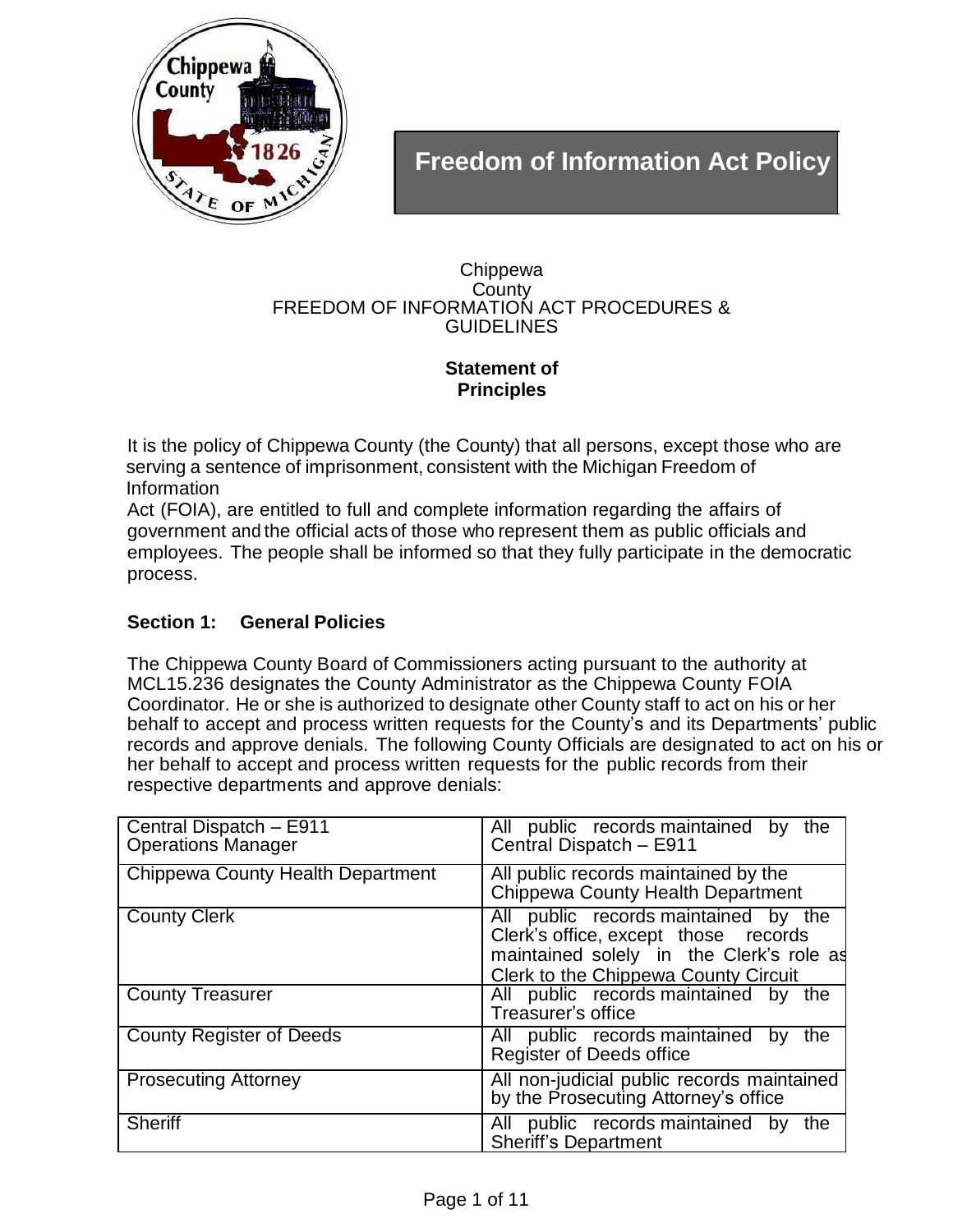If a request for a public record is received by facsimile or e-mail, the request is deemed to have been received on the following business day. If a request is sent by e-mail and delivered to a spam or junk-mail folder, the request is not deemed received until one day after the FOIA log both the date the request was delivered to the spam or junk-mail folder and the date the FOIA Coordinator became aware of the request. Coordinator first becomes aware of the request. The FOIA Coordinator shall note in the FOIA

The FOIA Coordinator shall review County spam and junk-mail folders on a regular basis, which shall be no less than once a month. The FOIA Coordinator shall work with County Information Technology staff to develop administrative rules for handling spam and junk mail so as to protect County systems from computer attacks which may be imbedded in an electronic FOIA request.

The FOIA Coordinator may, in his or her discretion, implement administrative rules, consistent with State law and these Procedures and Guidelines to administer the acceptance and processing of FOIA requests.

The County is not obligated to create a new public record or make a compilation or summary of information which does not already exist. Neither the FOIA Coordinator nor other County staff are obligated to provide answers to questions contained in requests for public records or regarding the content of the records themselves.

The FOIA Coordinator shall keep a copy of all written requests for public records received by the County on file for a period of at least one year.

The County will make this Procedures and Guidelines document and the Written Public Summary publicly available without charge. If it does not, the County cannot require deposits or charge fees otherwise permitted under the FOIA until it is in compliance. A copy of this Procedures and Guidelines document and the County's Written Public Summary must be publicly available by providing free copies both in the County's response to a written request and upon request by visitors at any County office.

This Procedures and Guidelines document and the County's Written Public Summary will be maintained on the County's website at: http://www.Chippewacountymi.gov and a link to those documents will be provided in lieu of providing paper copies of those documents in the County's response to a written reques[t.](http://www.chippewacountymi.gov/)

# **Section 2: Requesting a Public Record**

A person requesting to inspect or obtain copies of public records prepared, owned, used, possessed or retained by the County must do so in writing. The request must sufficiently describe a public record so as to enable County personnel to identify and find the requested public record.

No specific form to submit a request for a public record is required. However, the FOIA Coordinator may make available a FOIA Request Form for use by the public.

Written requests for public records may be submitted in person or by mail to any County office. Requests may also be submitted electronically by facsimile or e-mailed to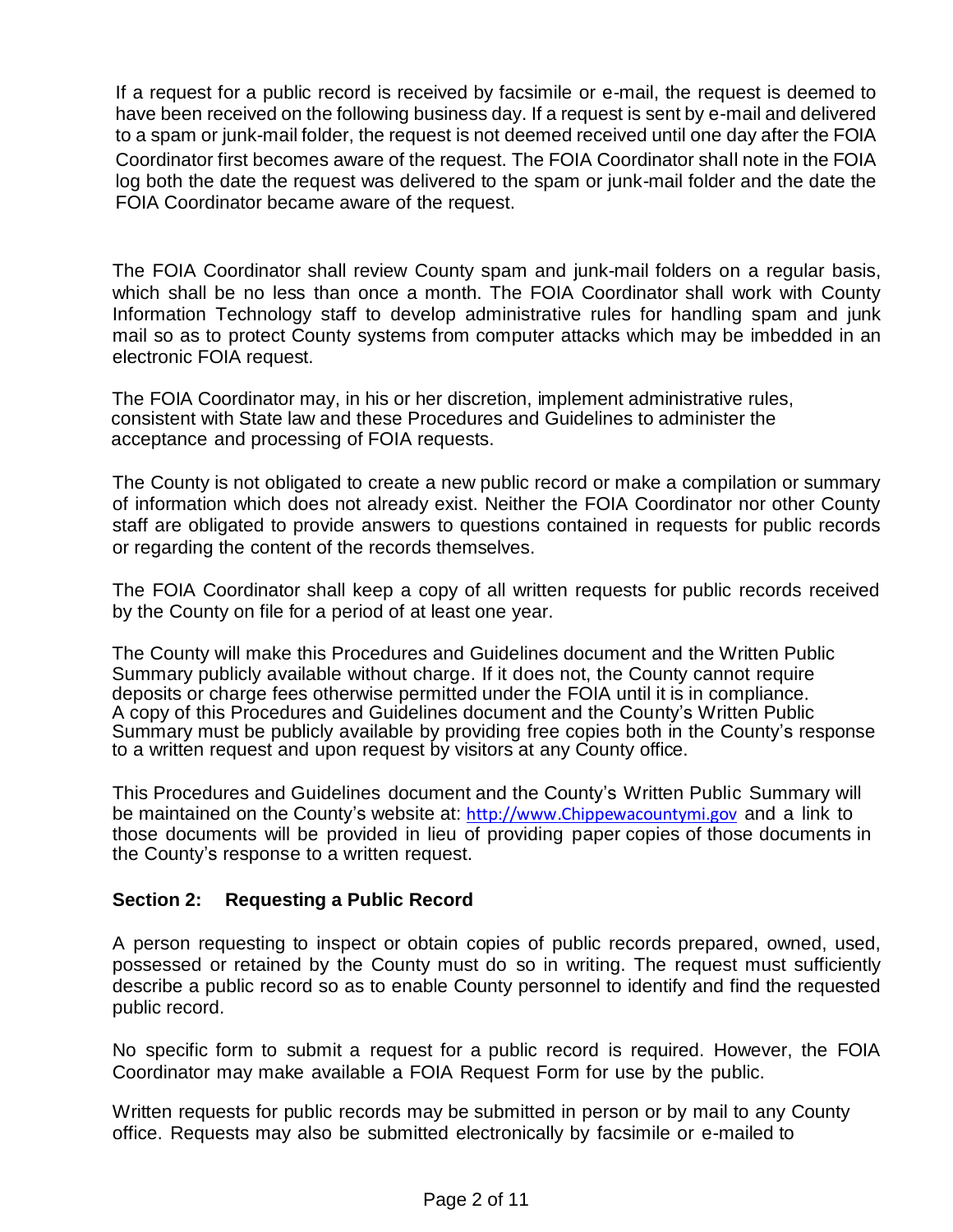[mailto:foia@chippewacountymi.gov.](mailto:foia@chippewacountymi.gov) Upon their receipt, requests for public records shall be promptly forwarded to the FOIA Coordinator for processing.

A person may request that public records be provided on non-paper physical media, electronically mailed or otherwise provided to him or her in lieu of paper copies. The County will comply with the request only if it possesses the necessary technological capability to provide records in the requested non-paper physical media format.

A person may subscribe to future issues of public records that are created, issued or disseminated by the County on a regular basis. A subscription is valid for up to 6 months and may be renewed by the subscriber.

A person serving a sentence of imprisonment in a local, state or federal correctional facility is not entitled to submit a request for a public record. The FOIA Coordinator will deny all such requests.

# **Section 3: Processing a Request**

Unless otherwise agreed to in writing by the person making the request, within 5 business days of receipt of a FOIA request the County will issue a response. If a request is received by facsimile, e-mail or other electronic transmission, the request is deemed to have been received on the following business day.

The County will respond to the request in one of the following ways:

- Grant the request.
- Issue a written notice denying the request.
- Grant the request in part and issue a written notice denying in part the request.
- Issue a notice indicating that due to the nature of the request the County needs an additional 10 business days to respond. Only one such extension is permitted.
- Issue a written notice indicating that the public record requested is available at no charge on the County's website.

#### *When a request is granted or granted in part:*

If the request is granted, or granted in part, the FOIA Coordinator will require that payment be made in full for the allowable fees associated with responding to the request before the public record is made available. The FOIA Coordinator shall provide a detailed itemization of the allowable costs incurred to process the request to the person making the request. A copy of these Procedures and Guidelines shall be provided to the requestor with the response to a written request for public records, provided however, that if these Procedures and Guidelines, and its Written Public Summary are maintained on the County's website, then a website link to those documents may be provided in lieu of providing paper copies.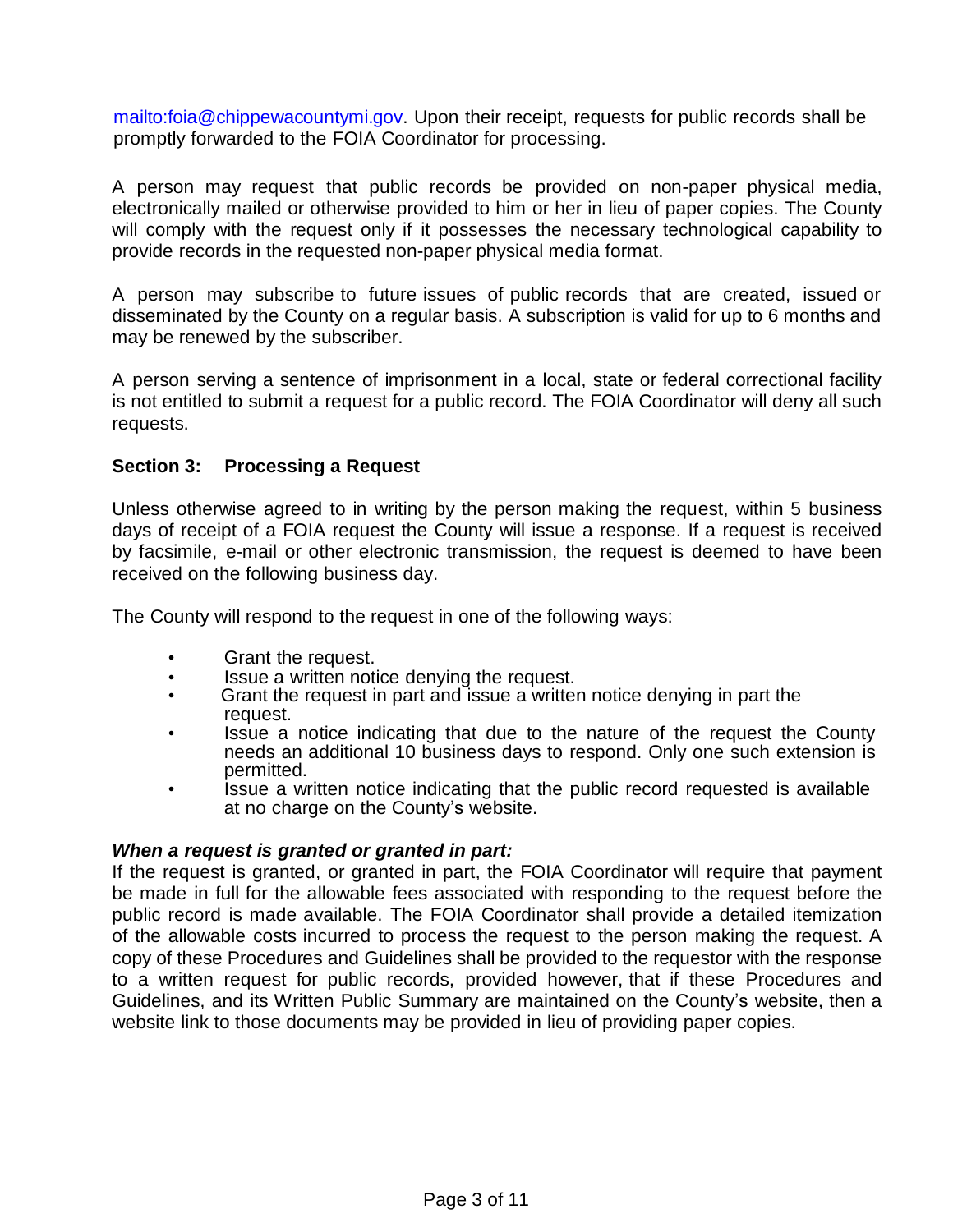If the cost of processing a FOIA request is \$50 or less, the requester will be notified of the amount due and where the documents can be obtained.

If based on a good faith calculation by the County, the cost of processing a FOIA request is expected to exceed \$50, or if the requestor has not fully paid for a previously granted request, the County will require a good-faith deposit before processing the request. In making the request for a good-faith deposit the FOIA Coordinator shall provide the requestor with a detailed itemization of the allowable costs estimated to be incurred by the County to process the request and also provide a best effort estimate of a time frame it will take the County to provide the records to the requestor. The best-efforts estimate shall be nonbinding on the County, but will be made in good faith and will strive to be reasonably accurate, given the nature of the request in the particular instance, so as to provide the requested records in a manner based on the public policy expressed by Section 1 of the FOIA.

# *When a request is denied or denied in part:*

If the request is denied or denied in part, the FOIA Coordinator will issue a Notice of Denial which shall provide in the applicable circumstance:

- An explanation as to why a requested public record is exempt from disclosure; or
- A certificate that the requested record does not exist under the name or description provided by the requestor, or another name reasonably known by the County; or
- An explanation or description of the public record or information within a public record that is separated or deleted from the public record; and
- An explanation of the person's right to submit an appeal of the denial to either the office of the Chippewa County Board of Commissioners or seek judicial review in the Chippewa County Circuit Court; and
- An explanation of the right to receive attorneys' fees, costs, and disbursements as well actual or compensatory damages, and punitive damages of \$1,000, should they prevail in Circuit Court.
- The Notice of Denial shall be signed by the FOIA Coordinator.

If a request does not sufficiently describe a public record, the FOIA Coordinator may, in lieu of issuing a Notice of Denial indicating that the request is deficient, seek clarification or amendment of the request by the person making the request. Any clarification or amendment will be considered a new request subject to the timelines described in this Section.

#### *Requests to inspect public records:*

The County shall provide reasonable facilities and opportunities for persons to examine and inspect public records during normal business hours. The FOIA Coordinator is authorized to promulgate rules regulating the manner in which records may be viewed so as to protect County records from loss, alteration, mutilation or destruction and to prevent excessive interference with normal County operations.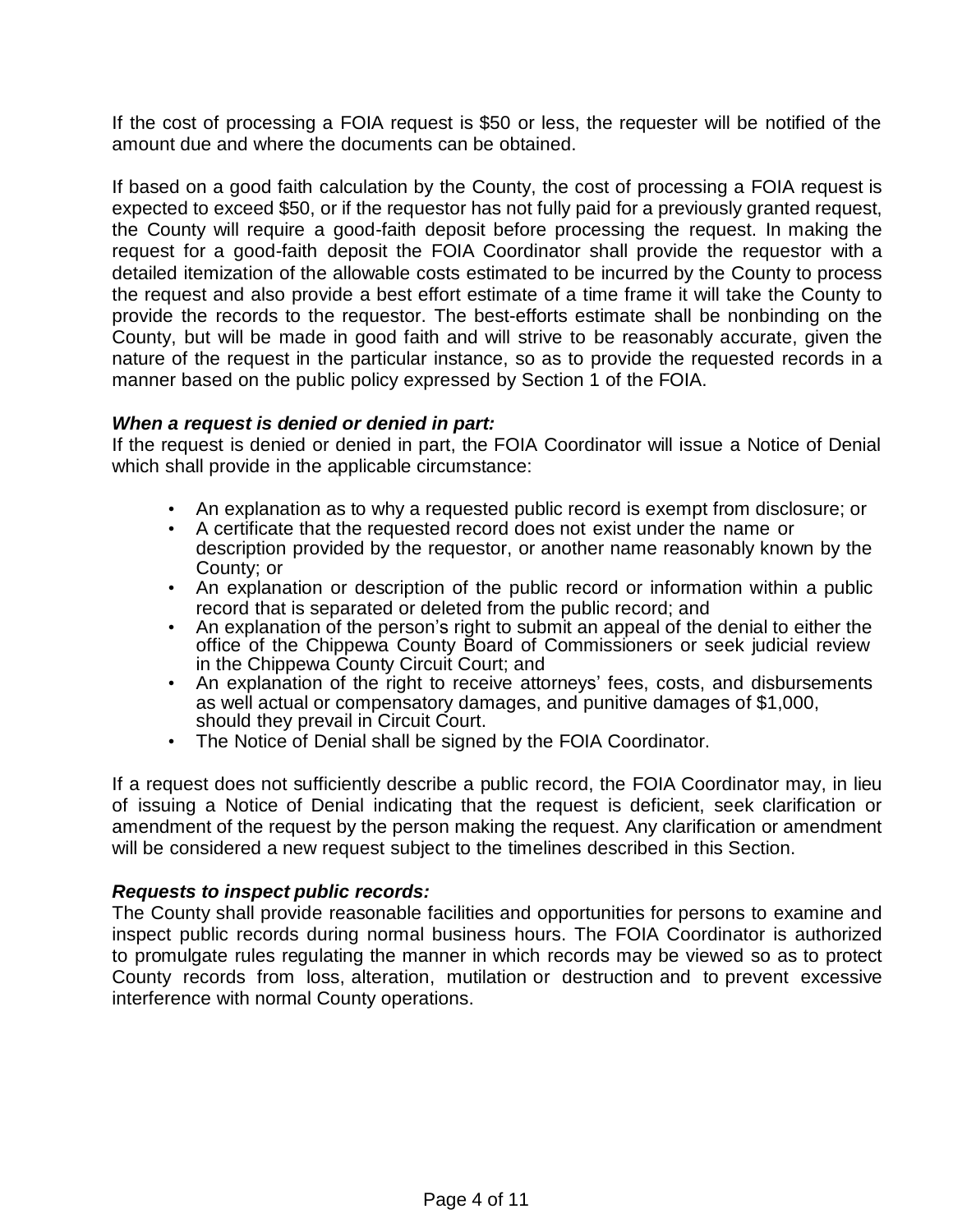# *Requests for certified copies:*

The FOIA Coordinator shall, upon written request, furnish a certified copy of a public record at no additional cost to the person requesting the public record.

# **Section 4: Fee Deposits**

If the fee estimate is expected to exceed \$50.00 based on a good-faith calculation by the County, the requestor could be asked to provide a deposit not exceeding on-half of the total estimated fee.

If a request for public records is from a person who has not fully paid the County for copies of public records made in fulfillment of a previously granted written request, the FOIA Coordinator will require a deposit of 100% of the estimated processing fee before beginning to search for a public record for any subsequent written request by that person when all of the following conditions exist:

- the final fee for the prior written request is not more than 105% of the estimated fee;
- the public records made available contained the information sought in the prior written request and remain in the County's possession;
- the public records were made available to the individual, subject to payment, within the time frame estimated by the County to provide the records;
- 90 days have passed since the FOIA Coordinator notified the individual in writing that the public records were available for pickup or mailing;
- the individual is unable to show proof of prior payment to the County; and
- the FOIA Coordinator has calculated a detailed itemization that is the basis for the current written request's increased estimated fee deposit.

The FOIA Coordinator will not require an increased estimated fee deposit if any of the following apply:

- the person making the request is able to show proof of prior payment in full to the County;
- the County is subsequently paid in full for the applicable prior written request; or
- 365 days have passed since the person made the request for which full payment was not remitted to the County.

# **Section 5: Calculation of Fees**

A fee will not be charged for the cost of search, examination, review and the deletion and separation of exempt from nonexempt information unless failure to charge a fee would result in unreasonably high costs to the County because of the nature of the request in the particular instance, and the County specifically identifies the nature of the unreasonably high costs.

The following factors shall be used to determine an unreasonably high cost to the County: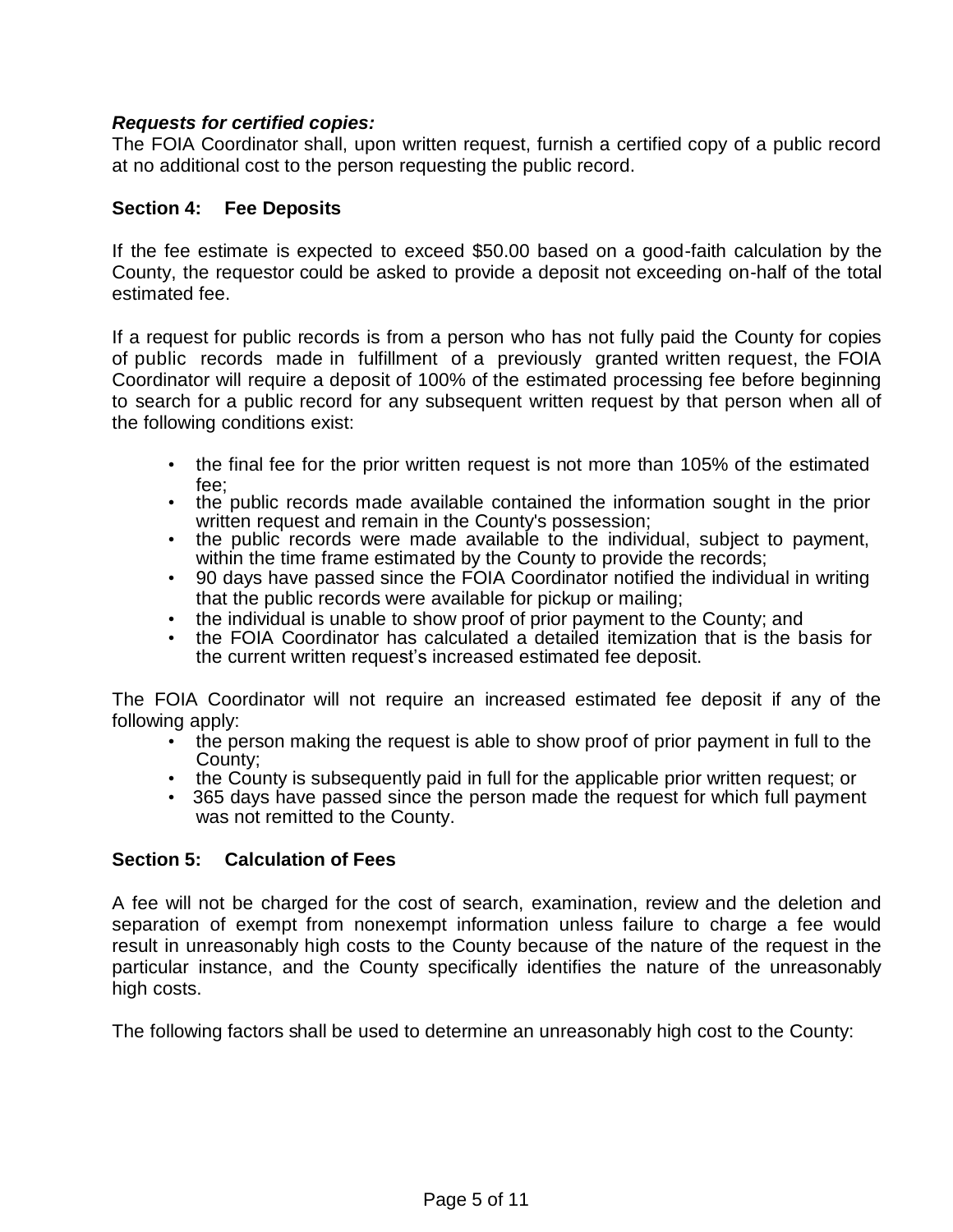- Volume of the public record requested.
- Amount of time spent to search for, examine, review and separate exempt from non-exempt information in the record requested.
- Whether public records from more than one County department or various County offices is necessary to respond to the request.
- The available staffing to respond to the request.
- Any other similar factors identified by the FOIA Coordinator in responding to the particular request.

The County may charge for the following costs associated with processing a FOIA request:

- Labor costs associated with copying or duplication, which includes making paper copies, making digital copies, or transferring digital public records to non-paper physical media or through the Internet.
- Labor costs associated with searching for, locating and examining a requested public record, when failure to charge a fee will result in unreasonably high costs to the County.
- Labor costs associated with a review of a record to separate and delete information exempt from disclosure, when failure to charge a fee will result in unreasonably high costs to the County.
- The cost of copying or duplication, not including labor, of paper copies of public records. This may include the cost for copies of records already on the County's website if you ask for the County to make copies.
- The cost of computer discs, computer tapes or other digital or similar media when the requester asks for records in non-paper physical media. This may include the cost for copies of records already on the County's website if you ask for the County to make copies.
- The cost to mail or send a public record to a requestor.

Labor costs will be calculated based on the following requirements:

- All labor costs will be estimated and charged in 15 minute increments with all partial time increments rounded down.
- Labor costs will be charged at the hourly wage of the lowest-paid County employee capable of doing the work in the specific fee category, regardless of who actually performs work.
- Labor costs will also include a charge to cover or partially cover the cost of fringe benefits. The County may add up to 50% to the applicable labor charge amount to cover or partially cover the cost of fringe benefits, but in no case may it exceed the actual cost of fringe benefits.
- Contracted labor costs incurred in the separation and deletion of exempt from non-exempt material will be charged at 6 times the state minimum wage, as adjusted. The current rate at the time of adoption of these Policies and Guidelines is \$57.90/hour.
- Overtime wages will not be included in labor costs until agreed to by the requestor; overtime costs will not be used to calculate the fringe benefit cost.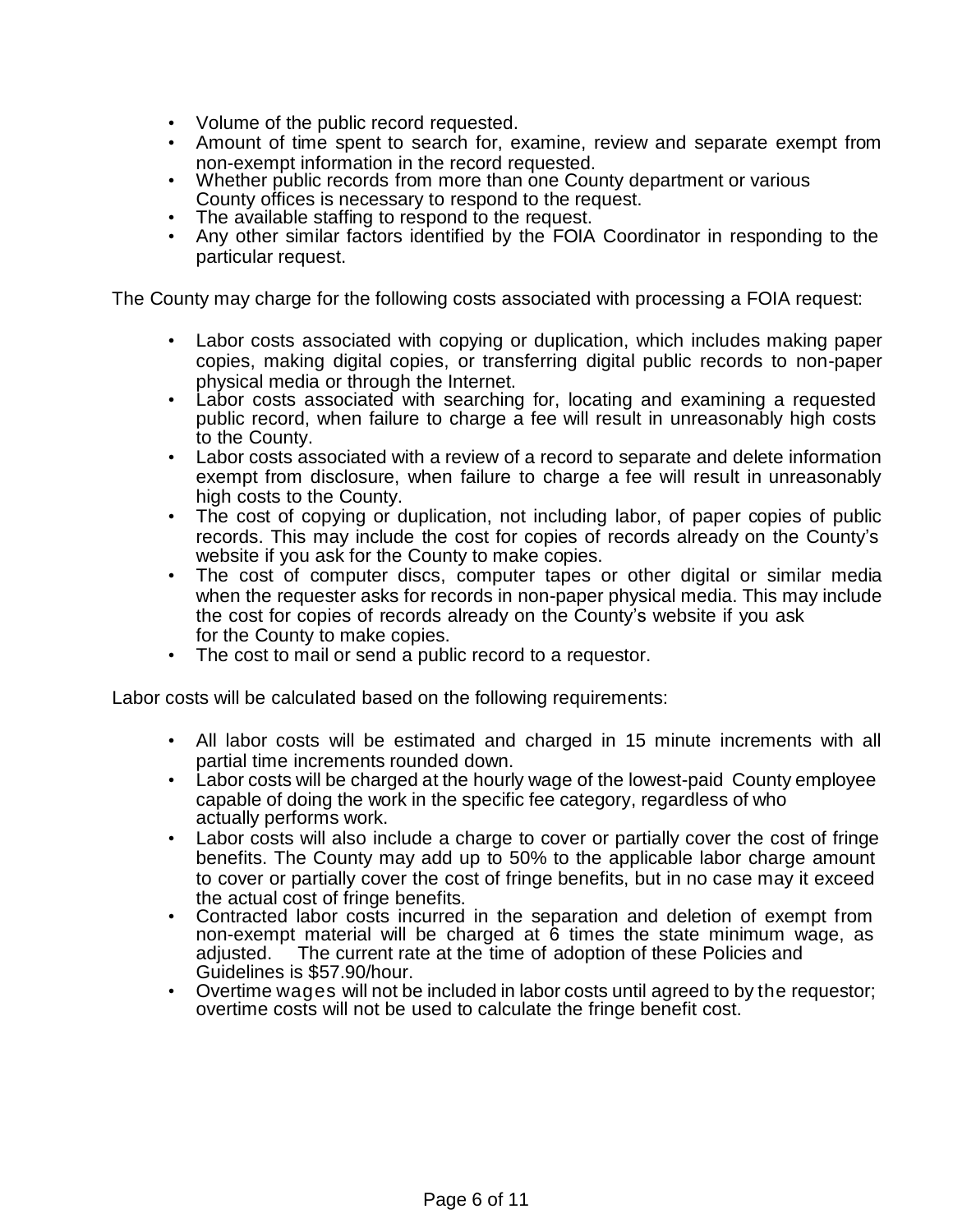The cost to provide records on non-paper physical media when so requested will be based on the following requirements:

- Computer disks, computer tapes or other digital or similar media will be at the actual and most reasonably economical cost for the non-paper media.
- This cost will only be assessed if the County has the technological capability necessary to provide the public record in the requested non-paper physical media format.
- In order to ensure the integrity and security of the County's technological infrastructure, the County will procure any requested non-paper media and will not accept non-paper media from the requestor

The cost to provide paper copies of records will be based on the following requirements:

- Paper copies of public records made on standard letter (8  $\frac{1}{2}$  x 11) or legal (8  $\frac{1}{2}$  x 14) sized paper will not exceed \$.10 per sheet of paper. Copies for nonstandard sized sheets of paper will reflect the actual cost of reproduction.
- The County may provide records using double-sided printing, if cost-saving and available.

The cost to mail records to a requestor will be based on the following requirements:

- The actual cost to mail public records using reasonably economical and justified means.
- The County may charge for the least expensive form of postal delivery confirmation.
- No cost will be made for expedited shipping or insurance unless requested.

If the FOIA Coordinator does not respond to a written request in a timely manner, the County must:

- Reduce the labor costs by 5% for each day the County exceeds the time permitted under FOIA up to a 50% maximum reduction, if *any* of the following applies:
	- $\square$  The late response was willful and intentional.<br> $\square$  The written request within the first 250 wo
	- The written request, within the first 250 words of the body of a letter facsimile, e-mail or e-mail attachment conveyed a request for information
	- $\square$  The written request included the words, characters, or abbreviations for "freedom of i n f o r m a t i o n ", " information", " FOIA", " copy" o r a recognizable misspelling of such, or legal code reference to MCL 15. 231 et seq or 1976 Public Act 442 on the front of an envelope or in the subject line of an e-mail, letter or facsimile cover page.
- Fully note the charge reduction in the Detailed Itemization of Costs Form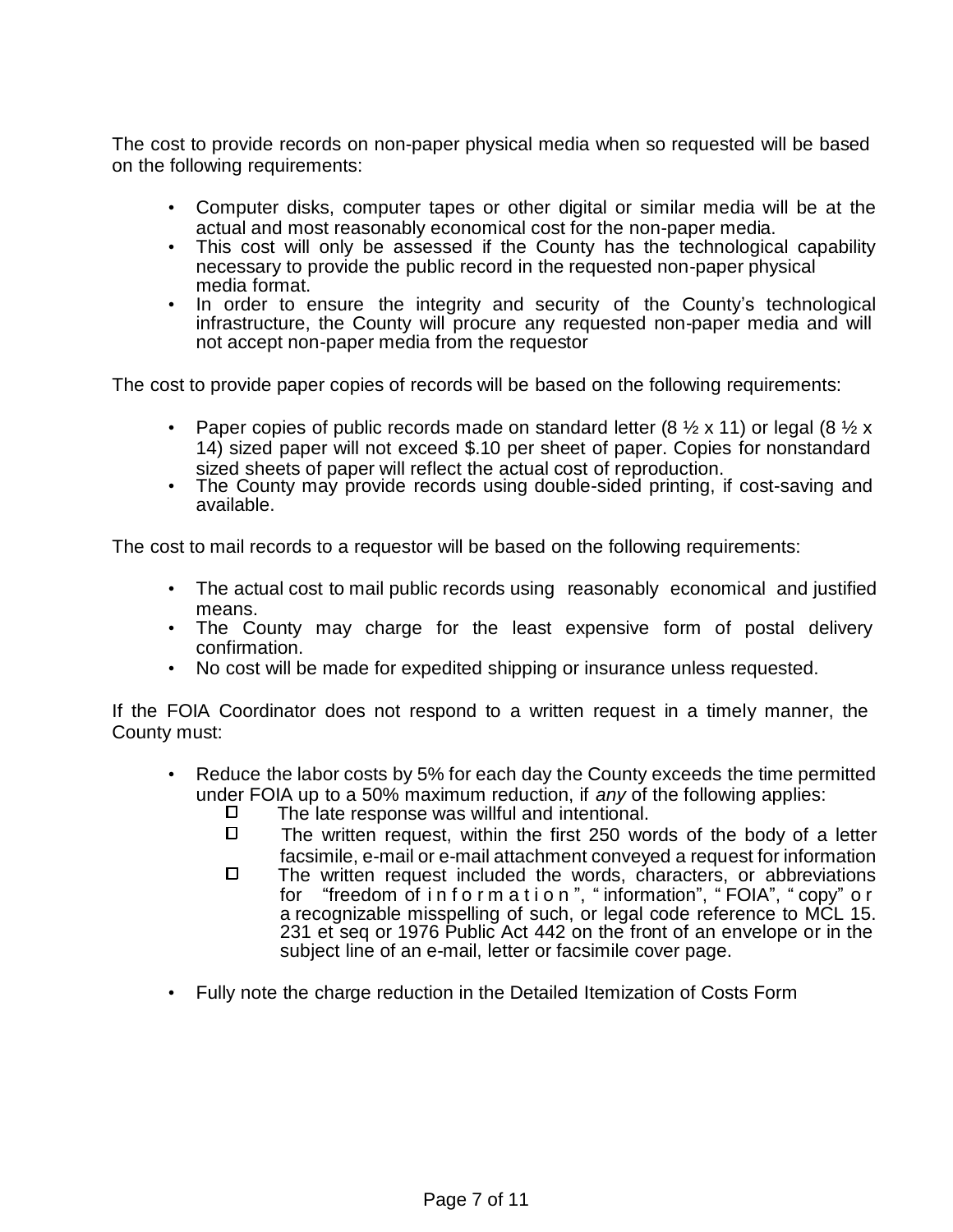# **Section 6: Waiver of Fees**

The cost of the search for and copying of a public record may be waived or reduced if in the sole judgment of the FOIA Coordinator a waiver or reduced fee is in the public interest because such can be considered as primarily benefitting the general public. The Chippewa County Board of Commissioner may identify specific records or types of records it deems should be made available for no charge or at a reduced cost.

#### **Section 7: Discounted Fees**

#### *Indigence*

The FOIA Coordinator will discount the first \$20.00 of the processing fee for a request if the person requesting a public record submits an affidavit stating that they are:

- indigent and receiving specific public assistance; or
- if not receiving public assistance stating facts demonstrating an inability to pay because of indigency.

An individual is not eligible to receive the waiver if:

- the requestor has previously received discounted copies of public records from the County twice during the calendar year; or
- the requestor requests information in connection with other persons who are offering or providing payment to make the request.

An affidavit is sworn statement. The FOIA Coordinator may make a Fee Waiver Affidavit Form available for use by the public.

#### *Nonprofit organization advocating for developmentally disable or mentally ill individuals*

The FOIA Coordinator will discount the first \$20.00 of the processing fee for a request from:

- $\overline{A}$  A nonprofit organization designated to by the State to carry out activities under subtitle C of the Developmental Disabilities Assistance and Bill of Rights Act of 200 and the Protection and Advocacy for Individuals with Mental Illness Act, or their successors, if the request meets all of the following requirements:
	- is made directly on behalf of the organization or its clients;
	- is made for a reason wholly consistent with the mission and provisions of those laws under Section 931 of the Mental Health Code, MCL 330.1931;
	- is accompanied by documentation of its designation by the State, if requested by the County or FOIA Coordinator.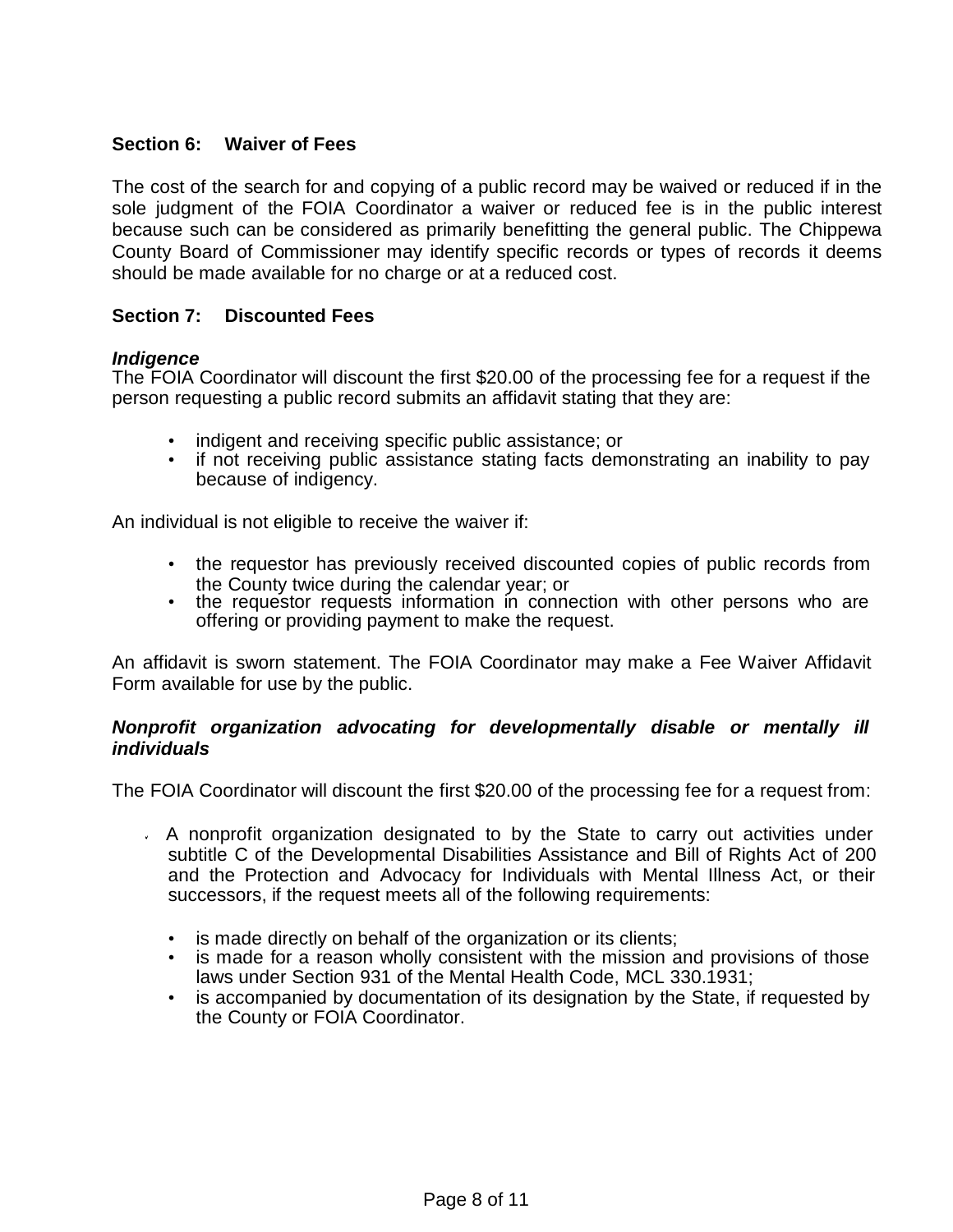# **Section 8: Appeal of a Denial of a Public Record**

When a requestor believes that all or a portion of a public record has not been disclosed or has been improperly exempted from disclosure, he or she may file an appeal of the denial with the Office of the Chippewa County Board of Commissioners. The appeal must be in writing, specifically state the word "appeal" and identify the reason or reasons the requestor is seeking a reversal of the denial. The County may create a FOIA Appeal Form that may be used.

The Board of Commissioners is not considered to have received a written appeal until the first regularly scheduled Board of Commissioners meeting immediately following submission of the written appeal.

Within 10 business days of receiving the appeal the Board of Commissioners, acting through its designee, will respond in writing by:

- reversing the disclosure denial;
- upholding the disclosure denial; or
- reverse the disclosure denial in part and uphold the disclosure denial in part.
- Under unusual circumstances, such as the need to examine or review a voluminous amount of separate and distinct public records or the need to collect the requested records from numerous facilities located apart from the office receiving or processing the request, the Board of Commissioners may issue not more than 1 notice of extension for not more than 10 business days to respond to the appeal

If the Board of Commissioners fails to timely respond to a written appeal, of if the Board of Commissioners upholds all or a apportion of the disclosure denial that is the subject of the written appeal, the requesting person may seek judicial review of the nondisclosure by commenting a civil action in the Chippewa County Circuit Court.

Whether or not a requestor submitted an appeal of a denial to the Board of Commissioners, he or she may file a civil action in the Chippewa County Circuit Court within 180 days after the County's final determination to deny the request.

If the court determines that the public record is not exempt from disclosure, the court will award the appellant reasonable attorneys' fees, cost and disbursements. If the court determines that the appellant prevails only in part, the court in its discretion may award all or an appropriate portion of reasonable attorneys' fees, costs and disbursements.

If the court determines that the County arbitrarily and capriciously violated the FOIA by refusing or delaying the disclosure of copies of a public record, it shall award the appellant punitive damages in the \$1,000. Court shall also order that the public body pay a civil fine of \$1000 to the general fund of the State treasury.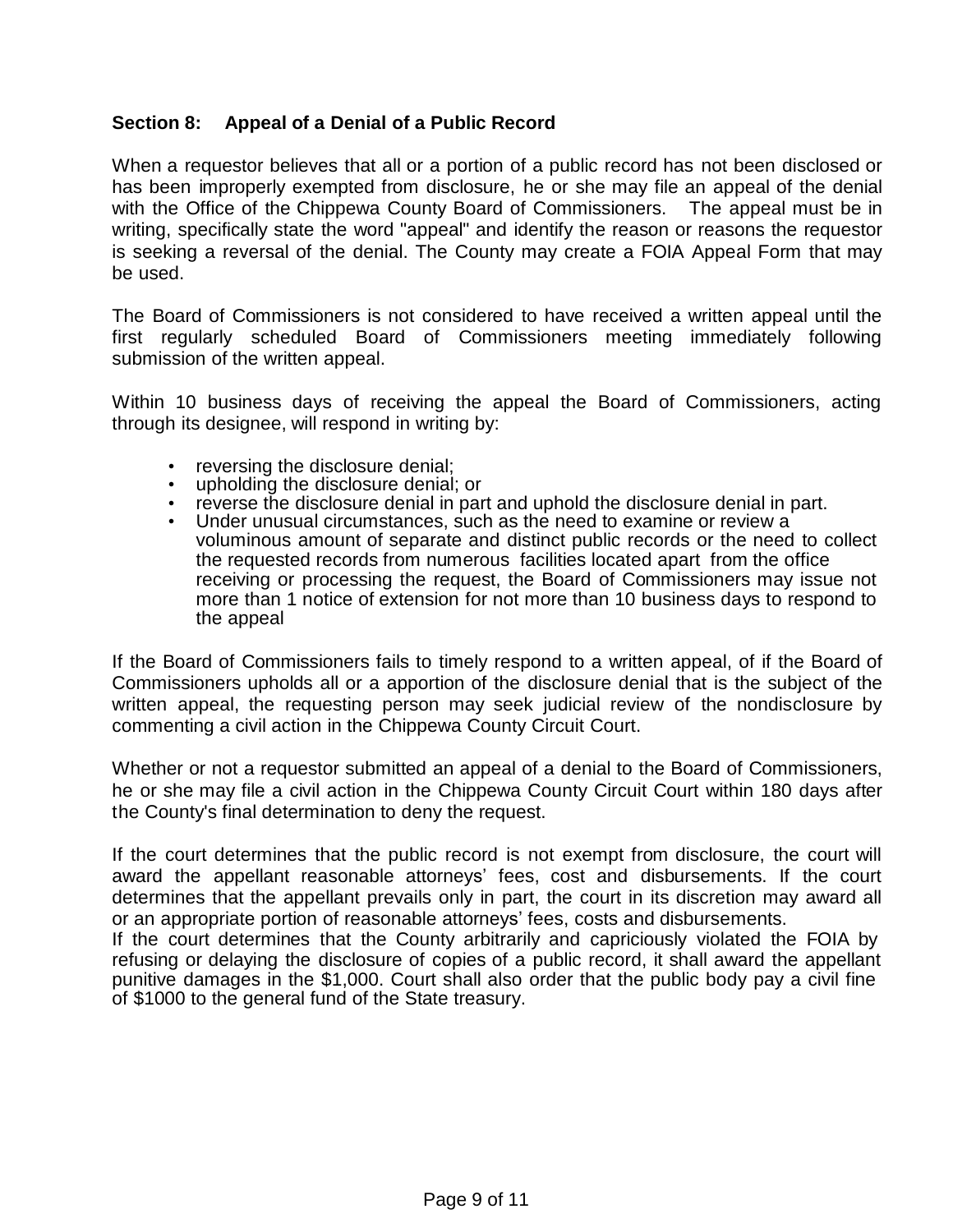# **Section 9: Appeal of an Excessive FOIA Processing Fee**

"Fee" means the total fee or any component of the total fee calculated under section 4 of the FOIA, including any deposit.

If a requestor believes that the fee charged by the County to process a FOIA request exceeds the amount permitted by state law, he or she must first submit a written appeal for a fee reduction to the Office of the Board of Commissioners. The appeal must be in writing, specifically state the word "appeal" and identify how the required fee exceeds the amount permitted. The County may create a FOIA Fee Appeal Form that may be used.

Within 10 business days after receiving the appeal, the Board of Commissioners, through its designee, will respond in writing by:

- waiving the fee;
- reducing the fee and issuing a written determination indicating the specific basis that supports the remaining fee;
- upholding the fee and issue a written determination indicating the specific basis that supports the required fee; or
- issuing a notice detailing the reason or reasons for extending for not more than 10 business days the period during which the Board of Commissioners will respond to the written appeal.

Within 45 days after receiving notice of the Board of Commissioner's determination of a fee appeal, a requestor may commence a civil action in Chippewa County Circuit Court for a fee reduction. If a civil action is filed appealing the fee, the County is not obligated to process the request for the public record until the Court resolves the fee dispute.

If a court determines that the County required a fee that exceeds the amount permitted under its publicly available procedures and guidelines or Section 4 of the FOIA, the court shall reduce the fee to a permissible amount. Failure to comply with an order of the court may be punished as contempt of court.

If the requesting person prevails in court by receiving a reduction of 50% or more of the total fee, the court may, in its discretion, award all or an appropriate portion of reasonable attorneys' fees, costs, and disbursements. The award shall be assessed against the County.

If the court determines that the County has arbitrarily and capriciously violated the FOIA by charging an excessive fee, the court shall order the Township to pay a civil fine of \$500.00, which shall be deposited in the general fund of the state treasury. The court may also award, in addition to any actual or compensatory damages, punitive damages in the amount of \$500.00 to the person seeking the fee reduction. The fine and any damages shall not be assessed against an individual, but shall be assessed against the next succeeding public body that is not an individual and that kept or maintained the public record as part of its public function.